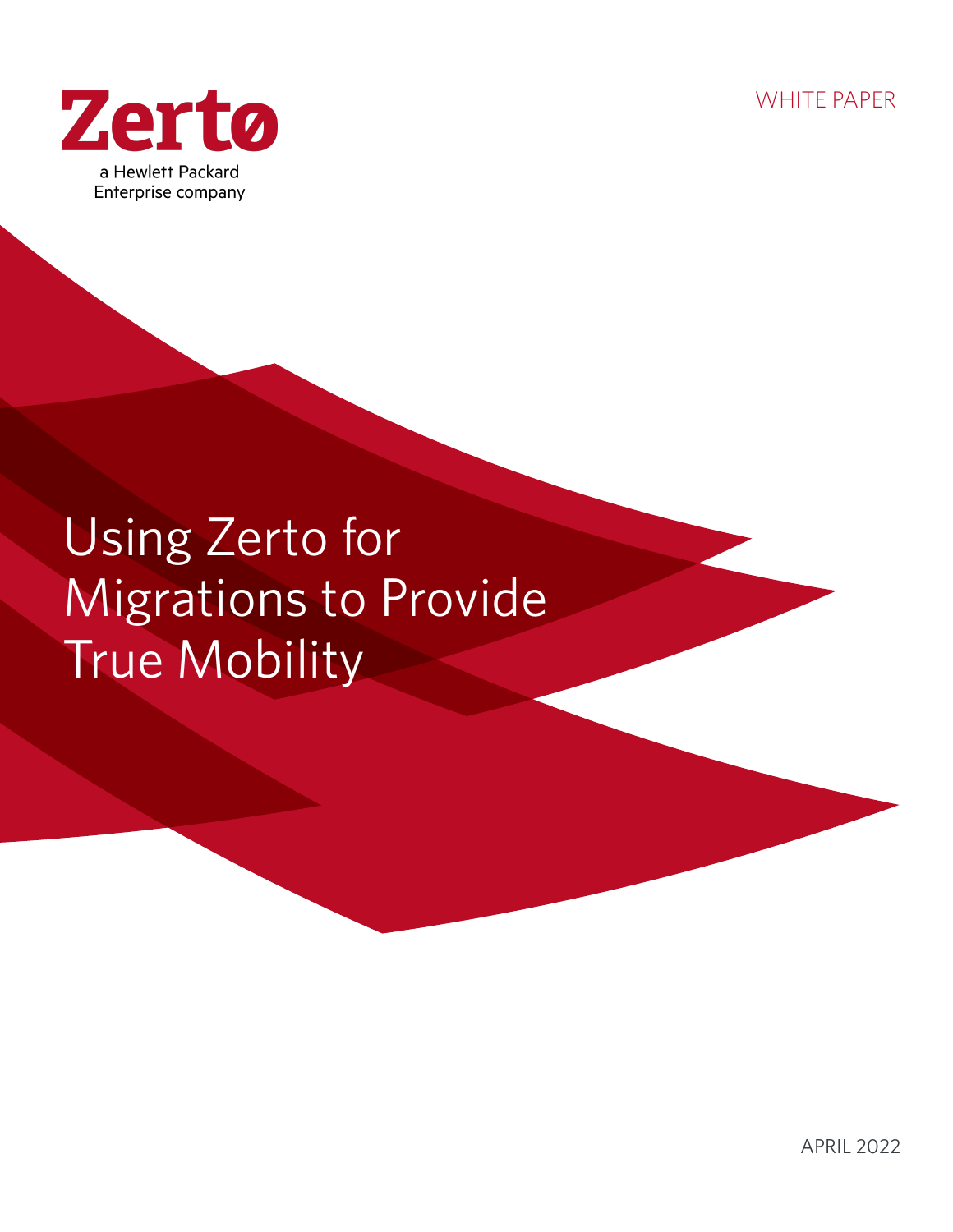

# Contents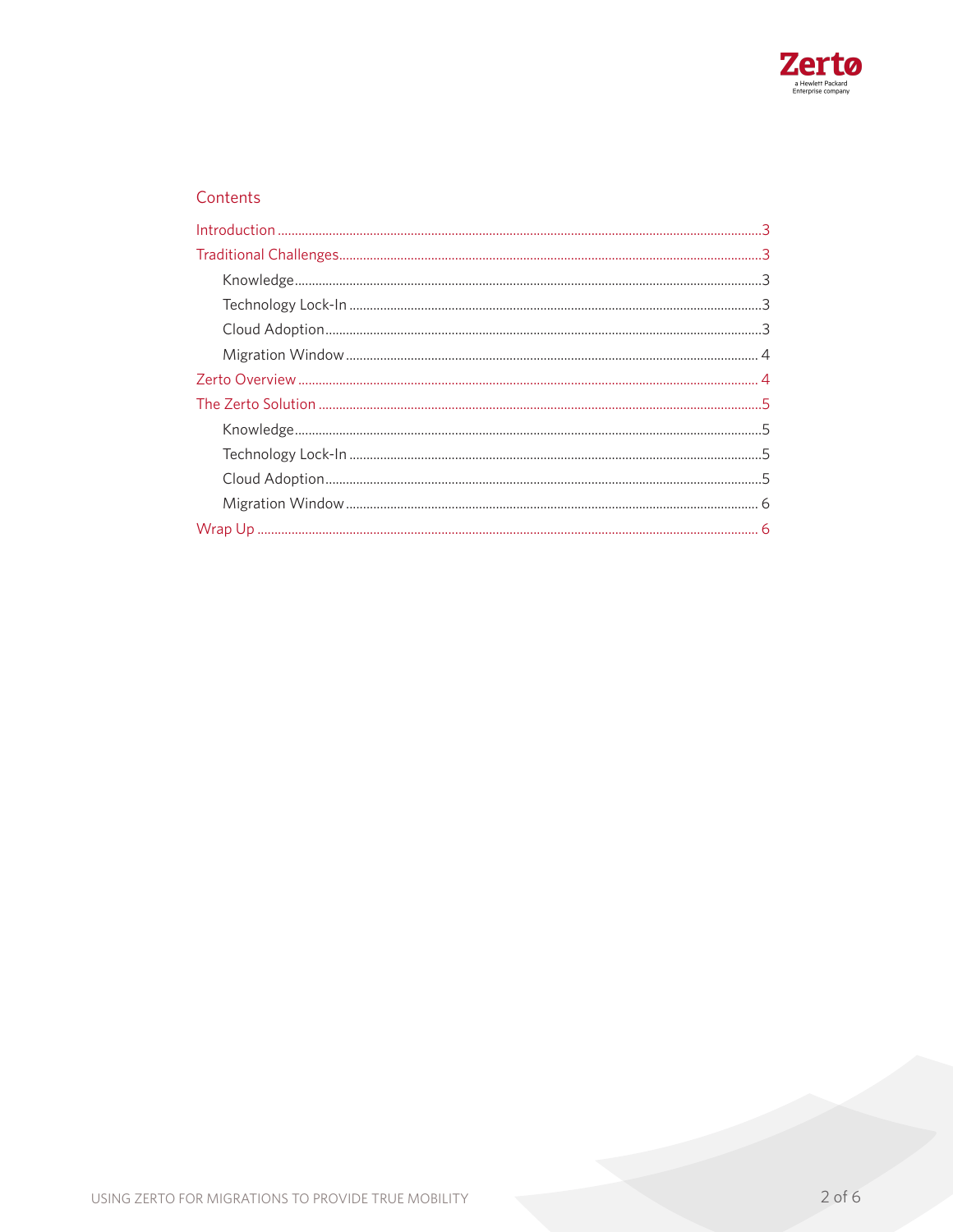

# INTRODUCTION

Migrating IT infrastructure to adapt to ever-evolving IT strategies has long been a challenge for any business. Factors such as in-house knowledge of applications, the speed of technological change in the IT industry, as well as constant emerging cloud technologies means that these migrations can quickly become complex and challenging to implement.

Zerto delivers a standardized approach to handling these challenges, providing an agnostic offering capable of providing enterprises with a truly resilient IT infrastructure. This means IT services can be implemented and adapted around strategic business objectives rather than the infrastructure investments which have traditionally been the limiting factor.

# TRADITIONAL CHALLENGES

### **Knowledge**

One of the key challenges is the in-house knowledge of the applications you are running. For example, the average employee turnover rate in the UK is approximately 15% according to Monster. With IT refreshes traditionally occurring every three to seven years it is often conceivable that this knowledge is therefore lost in between transitions. This results in lengthy and expensive migrations or perhaps worse, leaving the application in situ.

# **Technology Lock-in**

One thing for certain in IT is that the pace of change is relentless; new ideas, concepts, and platforms are constantly coming to market. Ultimately this means that it is very unlikely that any CIO or CTO is going to replace like for like, resulting in that age-old conundrum of how to coalesce your existing environment with your new infrastructure or solution.

# **Cloud Adoption**

With many companies implementing a cloud-first strategy, a key challenge is how to move to a completely new platform without incurring huge outages or overheads. These platforms present you with something resembling a game of Tetris, many offerings with many ways to integrate them together. However, the overhead of re-architecting applications means that getting your environment into the cloud should nearly always be the preceding step. Tie this in with the popularity of a hybrid cloud strategy, where not all your services run on a single cloud platform, the complexities of being able to migrate workloads between your various platforms should not be underestimated. The last point that should be mentioned here is the exit plan. It is often much easier to get your data into the cloud rather than out, so having a route back out can help your management team sleep well at night.



*Figure 1. Which type of cloud architecture is your organization currently using? (Grouped by industry) - Forbes*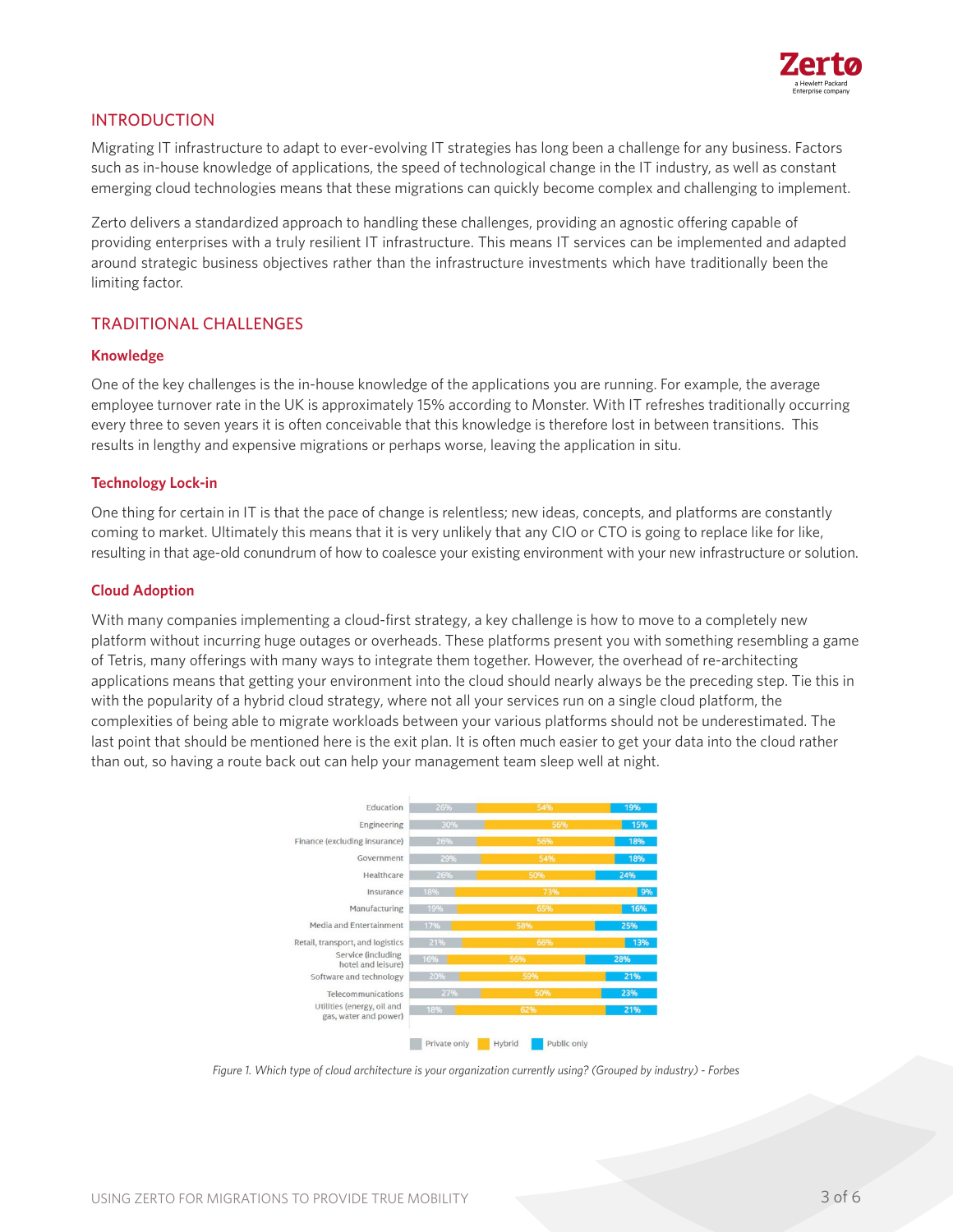

### **Migration Window**

Traditional migrations often require the data to be moved during the actual migration window, with the migration of the VMs occurring at the completion of this data move. This presents a few challenges, namely the migration window required to complete the migration, which is often very lengthy. The second factor is if the data move has not completed in this time, it results in the migration being cancelled and the whole process being repeated in another window. Finally, and perhaps most importantly, there is no control as to when VMs will appear on the target site and be available as there are many variables, such as bandwidth and disk performance, which can alter this time considerably.

# ZERTO OVERVIEW

Zerto is built from the ground-up to be a simple yet powerful workload mobility solution, including all replication, orchestration, and automation in one simple software solution.



*Figure 2. Zerto Architecture*

In fact, a Zerto deployment is so simple it typically only consists of just two components. The first is the management server, the Zerto Virtual Manager (ZVM), which installs on a standard Windows Virtual Machine (VM). This will integrate with the local hypervisor manager, vCenter in a vSphere deployment or SCVMM in a Hyper-V deployment. The second component, and where the replication occurs, is the Virtual Replication Appliances (VRAs). These are deployed from within the ZVM interface via a template to every hypervisor host where you have VM workloads to be replicated from or to.

Of course in a public cloud deployment, access to the hypervisor is not possible, so the deployment then only requires a single component to be installed, a Zerto Cloud Appliance (ZCA). The ZCA integrates with the relevant public cloud APIs, managing all the replication, orchestration, and automation configured.

This simplicity means that Zerto can be deployed and replicating with a matter of hours, drastically reducing resource overheads.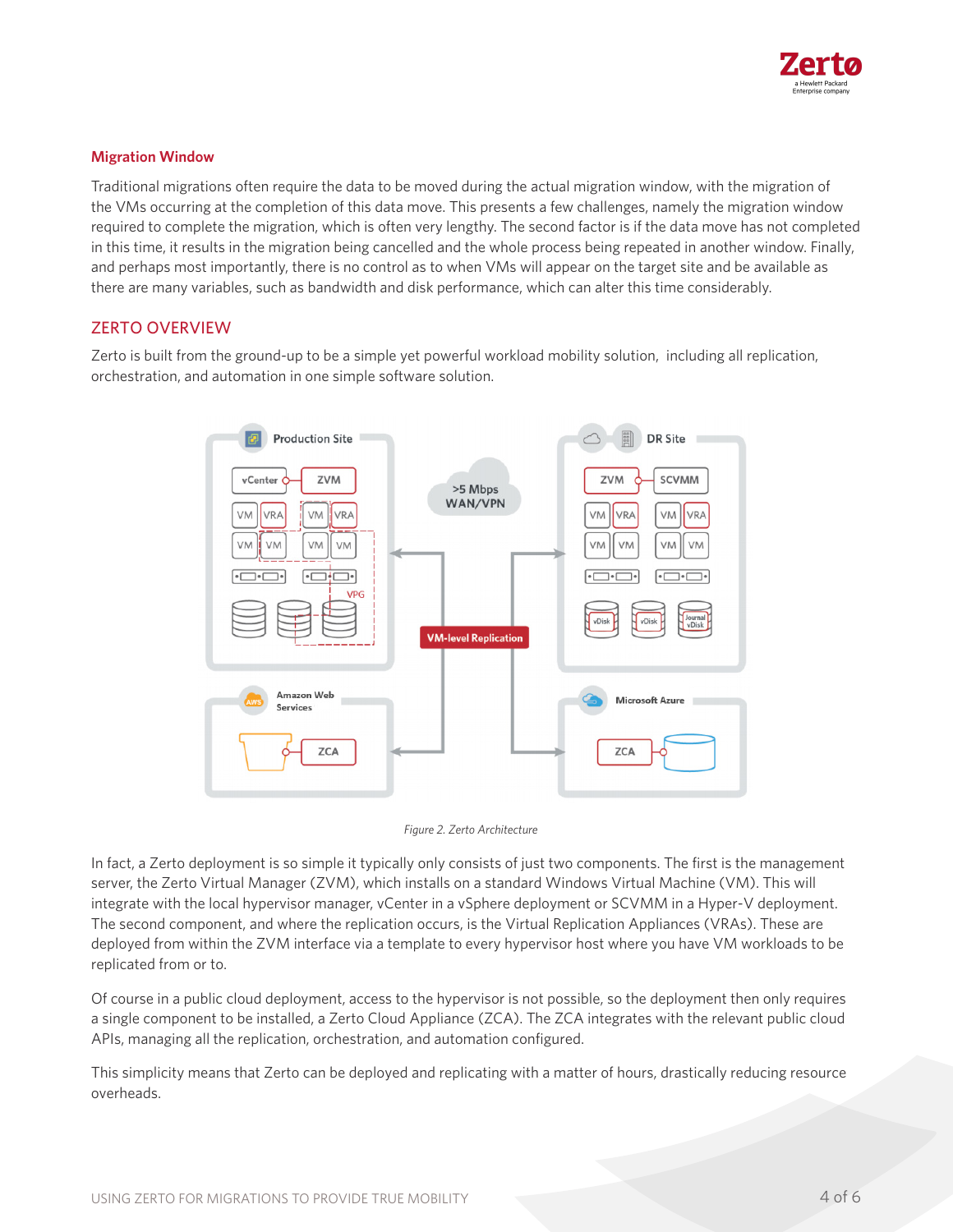

Zerto operates at the hypervisor layer, meaning there are no agents installed in your VMs or snapshots utilized, minimizing impact. Because of this, Zerto can replicate any OS or application capable of being virtualized, while adding next to no performance overhead on the production site.

With all the various platforms supported by Zerto, you may expect to see a different interface for each one, making management clunky and cumbersome to say the least. However, Zerto maintains the same look and feel regardless of which platform you are replicating to or from.



*Figure 3. Zerto Migration Use Cases*

# THE ZERTO SOLUTION

### **Knowledge**

As mentioned, one of the key aspects to the Zerto solution is that no agent needs to be installed in any of the protected guest VMs. Despite thinking that this would limit the ability to move application workloads effectively, when tied with the hardware- and hypervisor-agnostic approach this is in fact an enabler. Firstly, the lack of an agent means there is no overhead on the guest VM itself. Furthermore, our agnostic capabilities means we can move entire applications made up of multiple VMs, as is, without the need for extensive deep application knowledge. On top of this our failover test feature allows you to ratify any migration, many times before committing to the move, at which point a one-click rollback is available until you are completely happy and have committed the move. All of this adds up to a highly capable migration solution that is as simple as it sounds.

### **Technology Lock-in**

By replicating at the hypervisor layer, Zerto not only allows replication and recovery between any storage, it also includes multiple hypervisors too, in private, hybrid, and public clouds. This market-leading technology delivers the best of breed migration solution irrespective of underlying hypervisor or storage, providing true application mobility and removing any hardware lock-in that may exist.

### **Cloud Adoption**

With Zerto's support for multiple public cloud offerings, whether it's AWS, Azure, IBM Cloud, or one of the 350 Zerto cloud partners, Zerto can enable you to move your workloads into these clouds with ease, performing any conversion as they are replicated. Coupled with the ability to replicate back in the opposite direction, Zerto becomes the marketleading tool for enabling a true hybrid cloud strategy, providing unparalleled workload mobility and future-proofing your business's IT strategy.